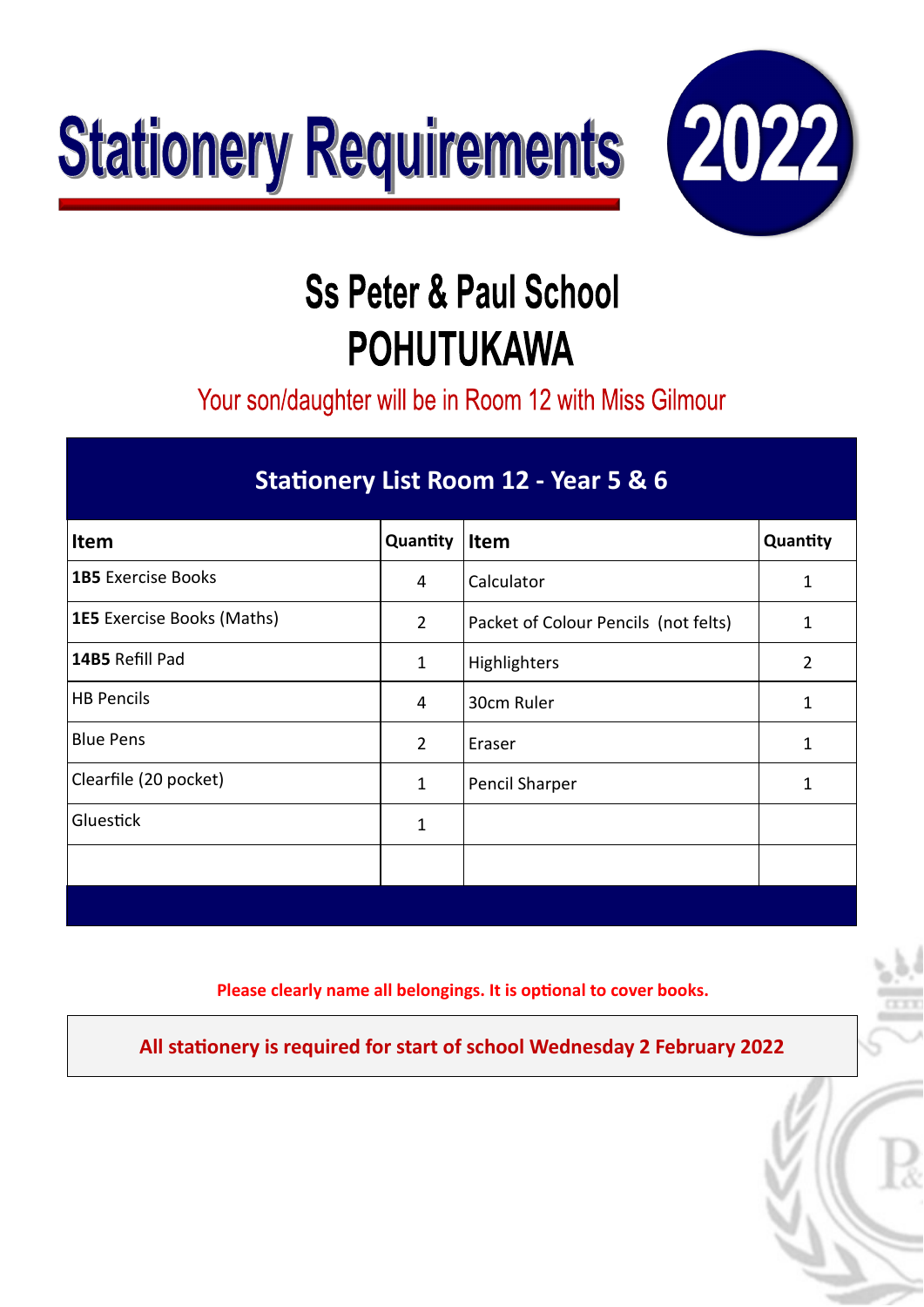



Your son/daughter will be in Room 13 with Mr Watson

| Stationery List Room 13 - Year 5 & 6 |  |
|--------------------------------------|--|
|                                      |  |

| Item                              | Quantity       | Item                                 | Quantity       |
|-----------------------------------|----------------|--------------------------------------|----------------|
| <b>1B5</b> Exercise Books         | 4              | Calculator                           |                |
| <b>1E5</b> Exercise Books (Maths) | $\overline{2}$ | Packet of Colour Pencils (not felts) | 1              |
| 14B5 Refill Pad                   | 1              | Highlighters                         | $\overline{2}$ |
| <b>HB Pencils</b>                 | 4              | 30cm Ruler                           | 1              |
| <b>Blue Pens</b>                  | $\overline{2}$ | Eraser                               |                |
| Clearfile (20 pocket)             | 1              | Pencil Sharper                       |                |
| Gluestick                         | 1              |                                      |                |
|                                   |                |                                      |                |
|                                   |                |                                      |                |

**Pease clearly name all belongings. It is optonal to cover books.**

**All statonery is required for start of school Wednesday 2 February 2022**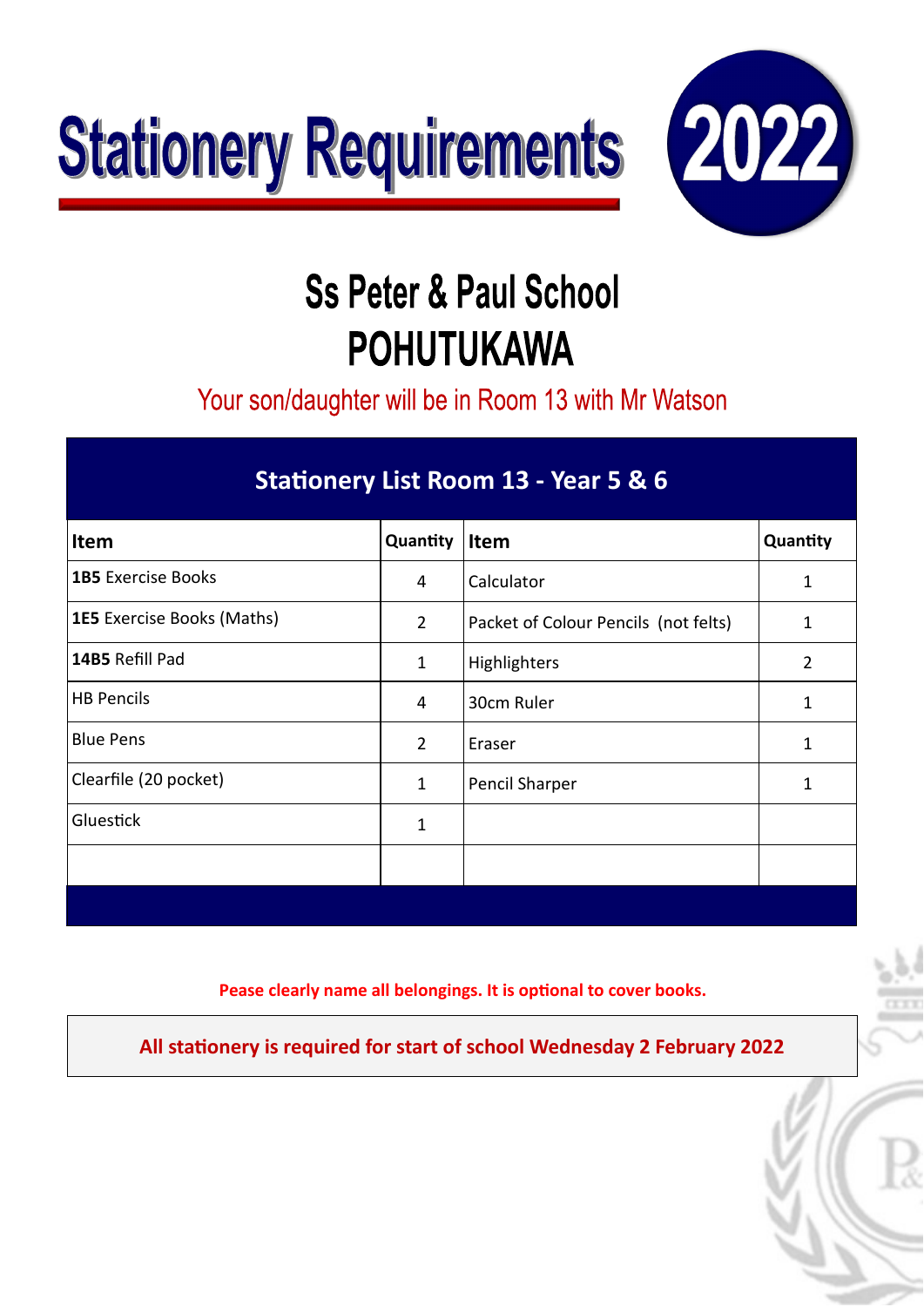



Your son/daughter will be in Room 14 with Mrs Senek

#### **Statonery List Room 14 - Year 5 & 6**

| Item                              | Quantity       | Item                                 | Quantity       |
|-----------------------------------|----------------|--------------------------------------|----------------|
| <b>1B5</b> Exercise Books         | 4              | Calculator                           | 1              |
| <b>1E5</b> Exercise Books (Maths) | $\overline{2}$ | Packet of Colour Pencils (not felts) | 1              |
| 14B5 Refill Pad                   | 1              | Highlighters                         | $\overline{2}$ |
| <b>HB Pencils</b>                 | 4              | 30cm Ruler                           | 1              |
| <b>Blue Pens</b>                  | $\overline{2}$ | Eraser                               |                |
| Clearfile (20 pocket)             | 1              | Pencil Sharper                       | 1              |
| Gluestick                         | 1              |                                      |                |
|                                   |                |                                      |                |
|                                   |                |                                      |                |

**Please clearly name all belongings. It is optonal to cover books.**

**All statonery is required for start of school Wednesday 2 February 2 2022**